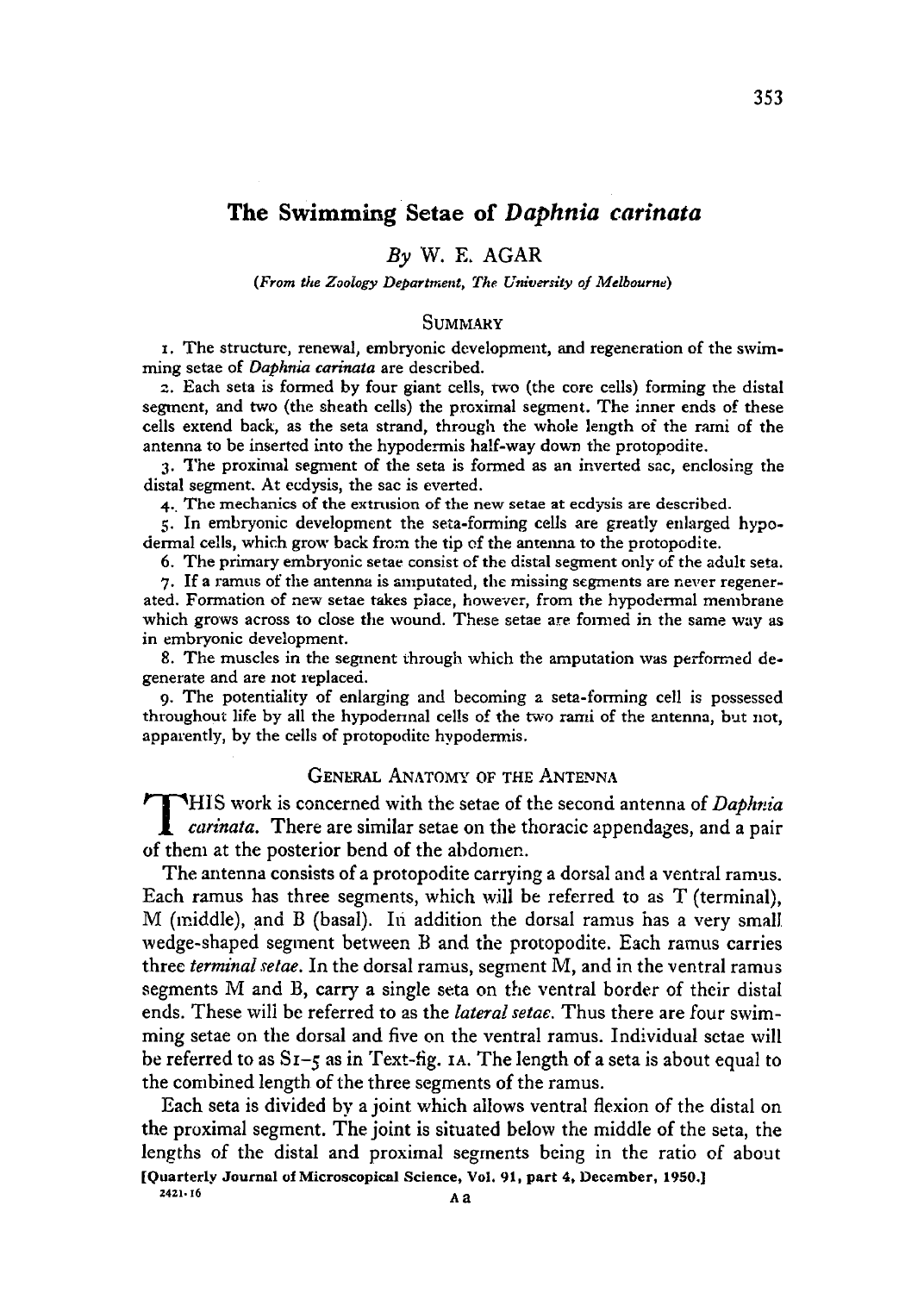1-25 : 1- oo. The greater length of the distal segment is an essential part of the mechanism of extrusion of the new seta at ecdysis.

At its base, the seta is very slightly enlarged to form the *insertion bulb,* which constricts to a very narrow opening at its insertion into the antenna. This bulb, and especially its constricted basal opening, also plays an essential part in the extrusion of the new seta at ecdysis.

Each seta is provided with two lines of fine hairs, one on its dorsal and the other on its ventral surface, the dorso-ventral plane being reckoned with the antenna extended in the antero-posterior axis of the body, and the setae parallel with the antennar axis. A longitudinal line of similar hairs runs almost the whole length of the ventral ramus, but on its dorsal border only. These hairs are absent from the dorsal ramus. In addition, the whole surface of the antenna is closely set with fine pointed spines.

Immediately after ecdysis, the centre of the seta is occupied by a protoplasmic axial fibre, which can be traced almost to the tip of the seta. Later in the instar, this fibre is restricted to the lowest third of the proximal segment.

The complicated muscular system of the protopodite has been described by Klotzsche and by Binder. We, however, are only concerned with the muscles of the two rami. These can be flexed, in the ventral direction only.

As is common in Arthropods, the antennar muscles consist of a strand of sarcoplasm with a bundle of striated contractile fibres running along one side of it.

In segment B of the ventral ramus there are two muscles, a larger flexor and a smaller extensor (Text-fig. 1). The sarcoplasmic portions of these are closely applied together. At its distal end the extensor is inserted by a long tendon near the dorsal margin of the joint between B and M. Near the distal end of B, the flexor divides into two, one branch being inserted between the origins of  $S_5$ and segment M; the other branch runs on into M, to be inserted in the corresponding position at the end of that segment. The extensor does not enter M, nor does the flexor enter T. The latter segment is therefore devoid of muscles.

The musculature of the dorsal ramus differs from that of the ventral in that there is no extensor muscle.

The details of the movements of the antenna in swimming are too complicated to make out without photographic aid. We need only concern ourselves, however, with the movements of the setae. These are of two kinds:  $(1)$ a flexion of the distal on the proximal segment at the joint between them; this takes place in the ventral direction only; (2) a movement of the seta as a whole at its insertion into the antennar cuticle.

During the swimming stroke the segments of the rami, and of the individual setae, are in extension; the lateral setae stand out at right angles to the antennar axis and the terminal setae are in abduction like a hand with the fingers straightened and spread apart. The whole seta apparatus forms a fan-like pattern presenting the maximum resistance to the water. During the forward stroke, which is in preparation for the next swimming stroke, the segments of the rami are flexed, and the seta fan-work is collapsed; the lateral setae rotate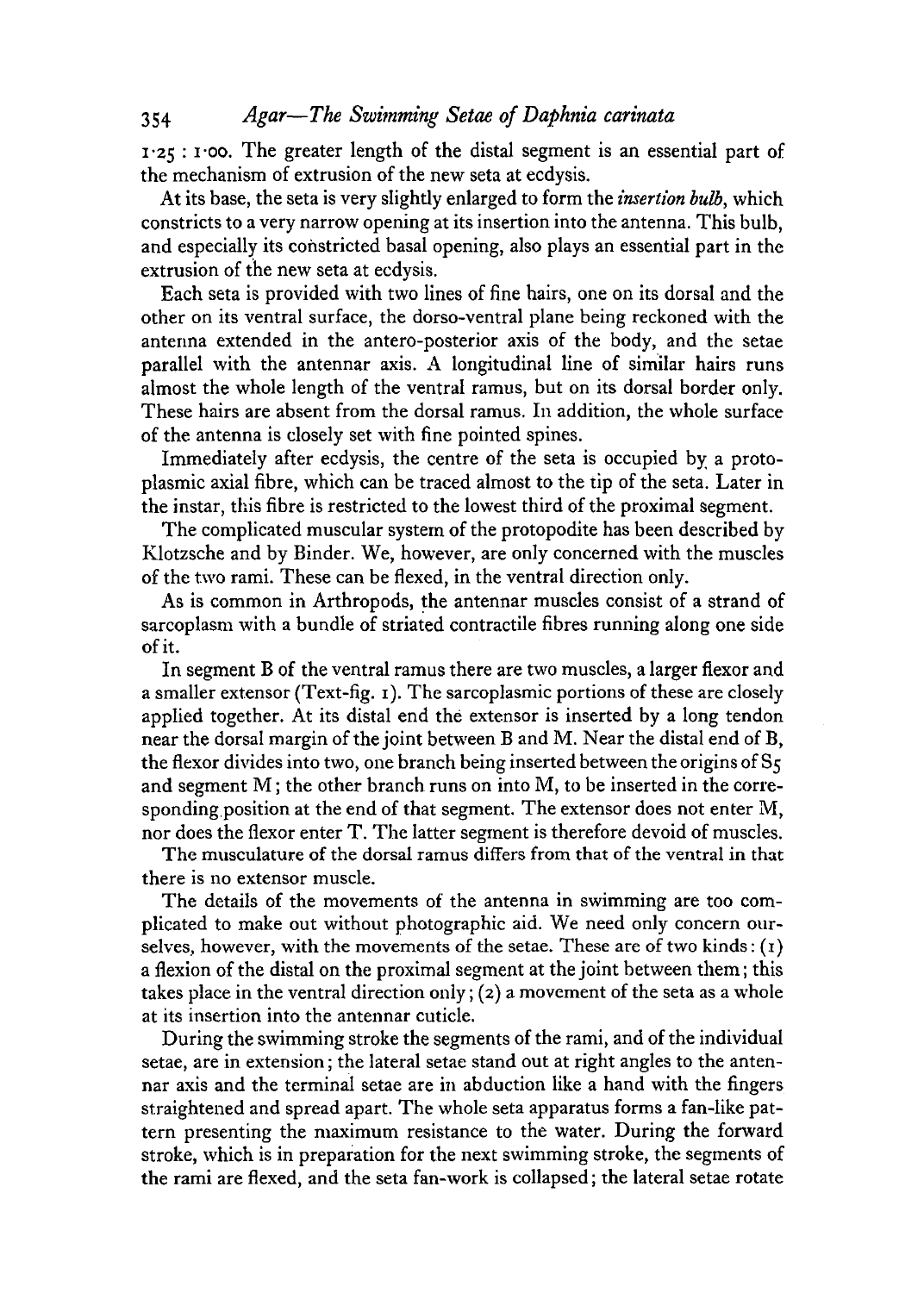to a position nearly parallel with the antennar axis (their tips pointing forwards), the terminal setae are no longer spread apart but form a loose bunch, and each individual seta is flexed at the joint between the two segments. These



TEXT-FIG. 1. A. The left ramus of the antenna showing seta strands, muscles, and the bases<br>of the setae. The setae and the segments of the antennae are designated as in the text. B. A seta<br>at half the magnification of A, s

movements of the setae, which can be induced by manipulation of an isolated antenna with a needle, are brought about partly by the resistance of the water and partly, in the case of the lateral setae, by their mode of insertion into the antenna. As can be seen in Text-fig, IA, it follows from the mode of insertion of the flexor muscles that their contraction to flex the segments of a ramus on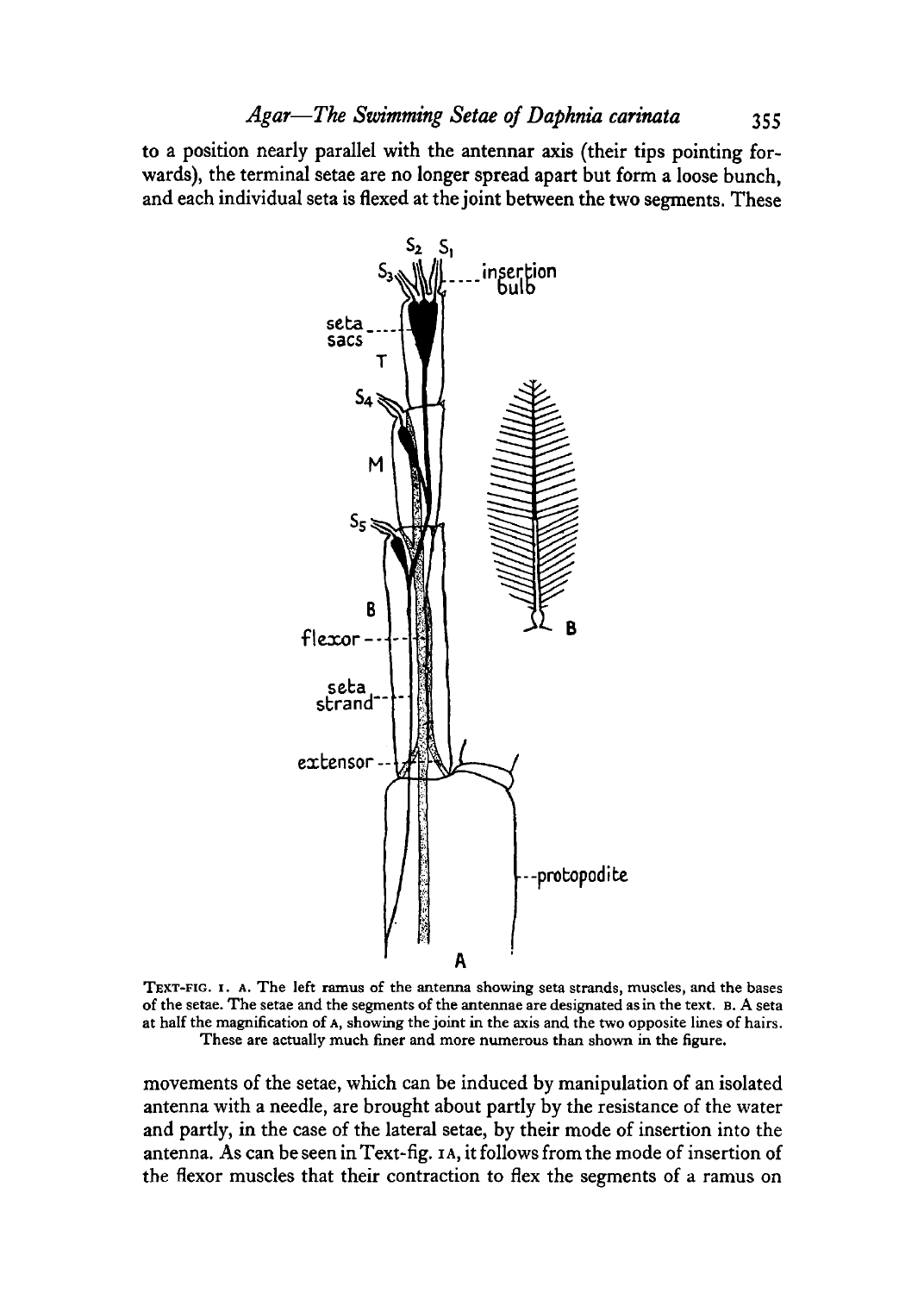each other (as in the forward stroke) will pull down the cuticle between the setae and the points of attachment of the next antennar segments, thus causing the setae to take up a position pointing forwards, and nearly parallel to the antennar axis. There is no direct insertion of muscles into the setae as was erroneously stated in my paper of 1930.

A nerve runs up each ramus of the antenna (Text-fig. 2). Near the tip of segment T it divides into three branches which run into the bases of the terminal setae. A little lower down, about the middle of T, ganglion cells are inserted on its course, usually arranged in an upper group of three, and a lower one of two, cells.

In the dorsal ramus only, a twig from the main nerve, with two ganglion cells on it, runs to the hypodermis at the base of the short spine on the anterodorsal tip of segment B. This must be interpreted as a sense organ.

I have been unable to find any nerves to S4 or S5 even in preparations where the nerve trunk and its branches to  $S_1 - 3$  and to the sense organ on segment B of the dorsal ramus are all very clear.

### FORMATION AND RENEWAL OF THE SETAE

The seta is produced by four giant cells, each more than a millimetre long in a large *Daphnia,* and with correspondingly large nuclei. Two of these cells are concerned with the formation of the proximal segment of the seta. These we shall call the *sheath cells.* The other two produce the distal segment, and will be referred to as *core cells.* It is probable, however, that these latter, though originating as two hypodermal cells, coalesce during embryonic development into a single binucleate cell.

Shortly after ecdysis, the arrangement of these cells is as follows (Textfig. 4c). The two core cells (or single binucleate cell) form a protoplasmic fibre extending forwards to the tip of the antenna and backwards into a sac, the seta sac, situated just below the base of the seta. The seta sac, which is formed by the two sheath cells, is at this stage a shallow pocket, which will deepen during the course of the instar. At its base, the sheath and core cells taper, and fuse into a thread which we shall call the *seta strand.* This runs back through all the segments of the ramus into the protopodite.

The three seta strands of the terminal setae are often distinguishable from one another to about the base of segment T, but below that they are fused into a single strand showing no evidence of its tripartite formation. The seta strands from S4 and S5 also unite with the strand from the terminal setae (Text-fig. 1) so that a single seta strand from each ramus enters the protopodite. Sections show that the seta strands end by attachment to the hypodermis about half-way down the protopodite.

The terminal segment of the antenna immediately after ecdysis as seen in whole mounts is shown in Text-fig. 2. The nuclei of the core-cells may be situated within the seta itself, or below it in the seta sac. The six nuclei of the three sheaths are below the level of the core nuclei. Transverse sections show the three closely applied sheaths, often very irregular in outline, each with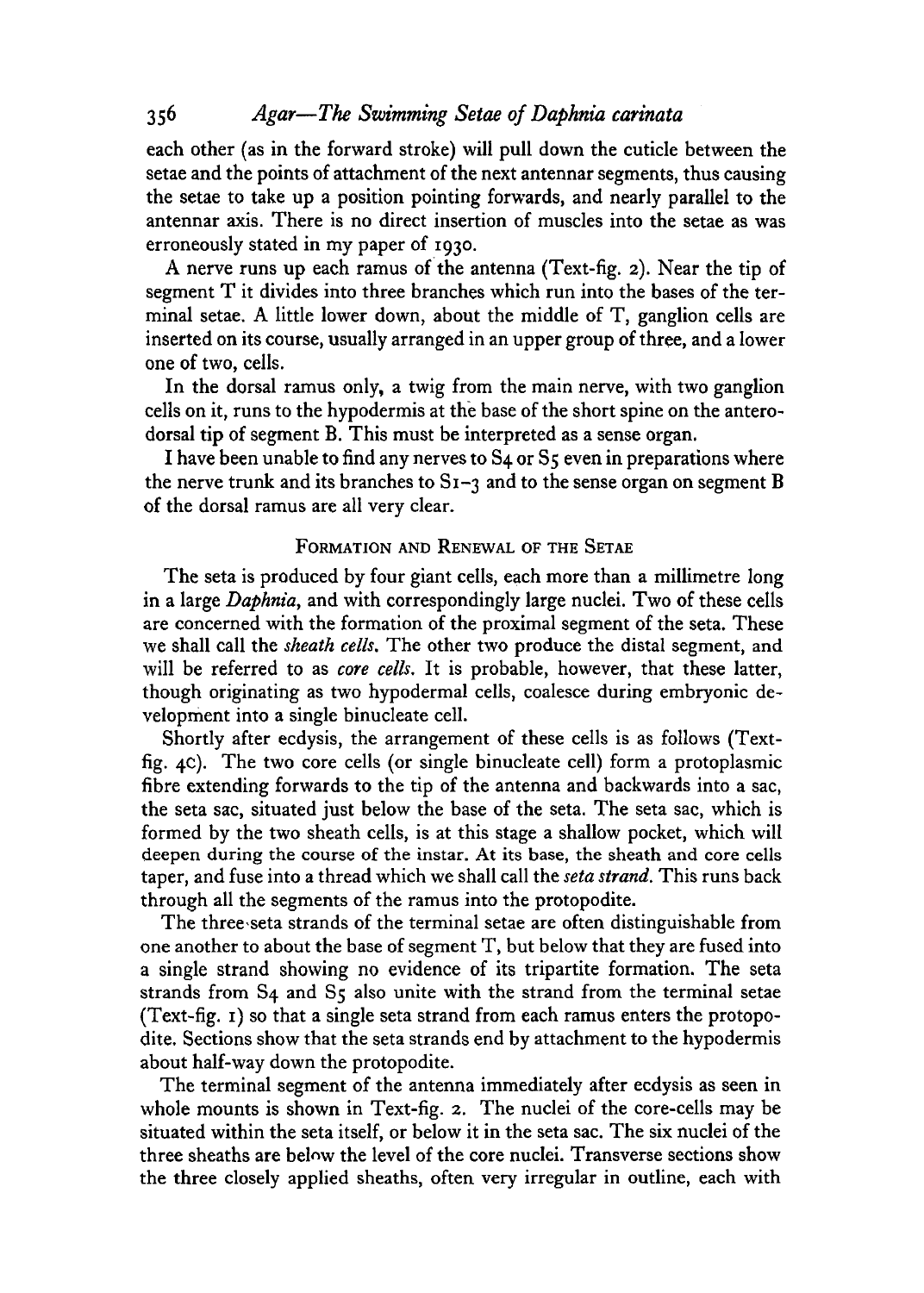two nuclei and enclosing a protoplasmic core, which is the core-cells, or binucleate single core cell. The enormous nuclei, both of core and sheath, make them easily distinguishable from any other nuclei in the antenna.

Immediately after ecdysis there begins a withdrawal of the central protoplasmic fibre of the seta, doubtless due to the deepening of the seta sac which progresses throughout the instar. This withdrawal can easily be observed in

those cases where one or both of the core nuclei have been drawn into the seta at ecdysis. In 174 setae fixed within 30 minutes after ecdysis, 76 had one or both nuclei within the seta. In 90 setae fixed within the limits  $3-\xi$  hours after ecdysis, only one still had a nucleus in it, the other 179 nuclei being now below the tip of the antenna in the seta sac.

Observations of the backward movement of the core nuclei were also made on living animals. One *Daphnia* was anaesthetized in 5 per cent, ether and kept under continuous observation, beginning 20 minutes after ecdysis. In the first 6 minutes two nuclei close together in one seta moved back (towards the base of the seta) through a distance of  $16\mu$ . In the next  $\varsigma$  minutes they moved back another  $8\mu$ . In another experiment seven *Daphnia,* all large adults, were anaesthetized 10-30 minutes after ecdysis. Those setae which had nuclei in them were selected for observation and the distances of the nuclei from the base of



with bases of the setae, immediately after ecdysis.

the setae were measured. The animals were then liberated, and the process repeated at intervals of half an hour. In thirty-nine setae so observed, the mean backward movement of the nuclei was  $26\mu$  in the first hour and  $13\mu$ in the second hour.

About 24 hours after ecdysis the axial protoplasmic fibre only extends about one-third of the way up the proximal segment of the seta, the parts above this being devoid of a protoplasmic axis. The disappearance of the fibre is partly due to its withdrawal as described, and partly, apparently, to its disintegration in the upper part of the seta. The part of the fibre that remains in the lower part of the seta becomes much finer, and surrounded by a chitinous cuticle, with two longitudinal lines of hairs, distinct from the cuticle of the seta itself. This is, in fact, the tip of the new seta, enclosed within the base of the old one. No further withdrawal takes place. The mechanics of the extrusion of the new seta at ecdysis, to be described later, furnish an explanation of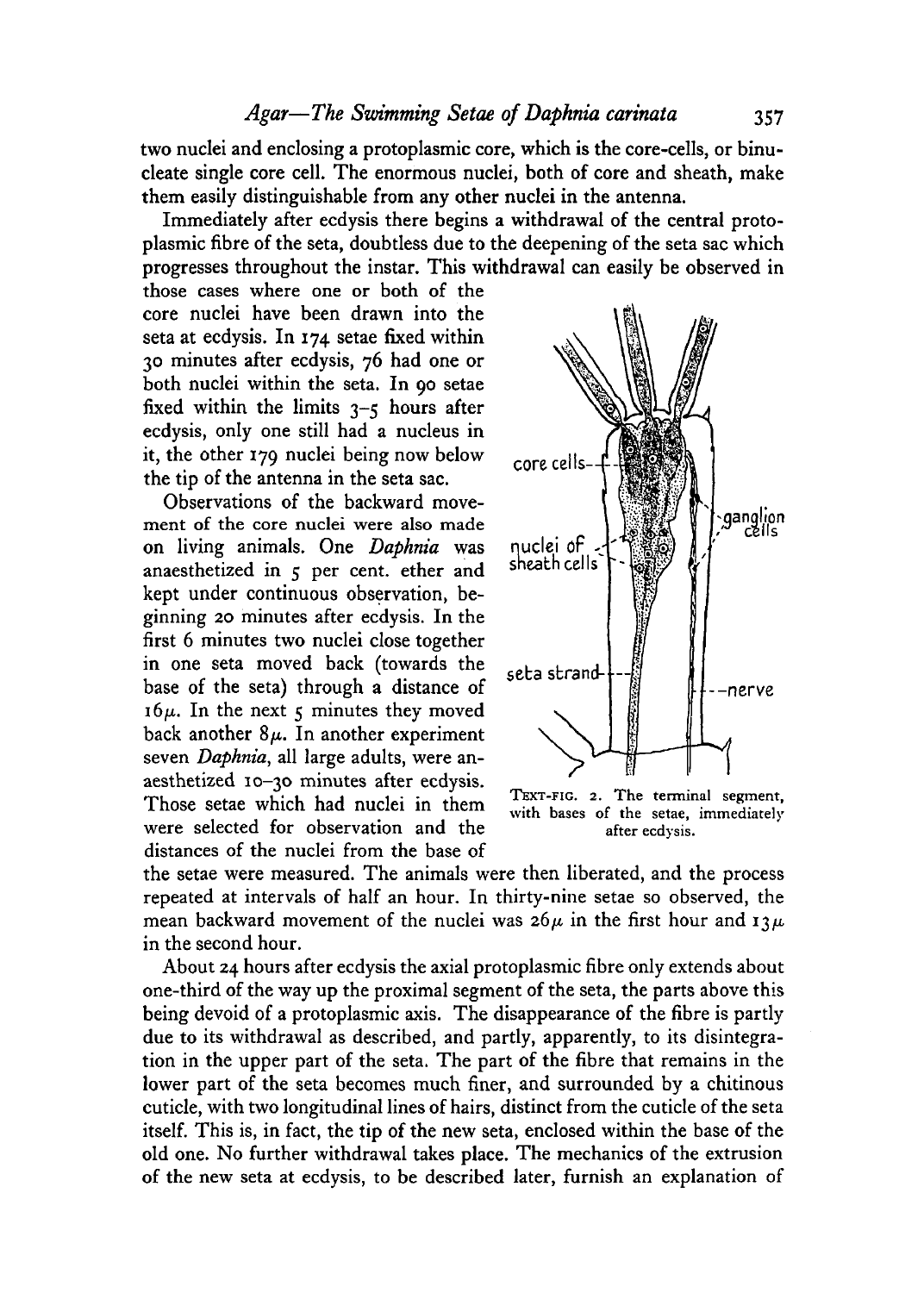this fact. The long hairs now projecting from the surface of the new seta present sufficient frictional resistance to prevent further withdrawal through the narrow opening at the base of the insertion bulb.

The further deepening of the seta sacs and backward elongation of the core is most easily followed by observation of the movements of the very conspicuous nuclei of the sheath and core cells. As the seta sac deepens and



TEXT-FIG. 3. Three stages in the development of the seta sacs of the terminal setae, shown<br>by the backward migration of the core nuclei relatively to the sheath nuclei. The seta strands<br>from S4 and S5, which join the comp sheath nuclei.

the core therefore lengthens, there is a slight backward movement of the sheath nuclei, but a much greater movement of the core nuclei. These are at first in front of the sheath nuclei (Text-figs. 2, 4c) but travel back along the seta strand so as to lie far behind them (Text-figs. 3c and 4A). In the case of the terminal setae, these nuclei move back into segment B; in a large *Daphnia* this involves a backward movement of a millimetre from their original position. The core nuclei of the lateral setae move back along their seta strands into the protopodite.

During the instar, the sheath cells secrete a layer of chitin on the inner surface of the sheath, forming a cylinder enclosing the seta core. This sheath is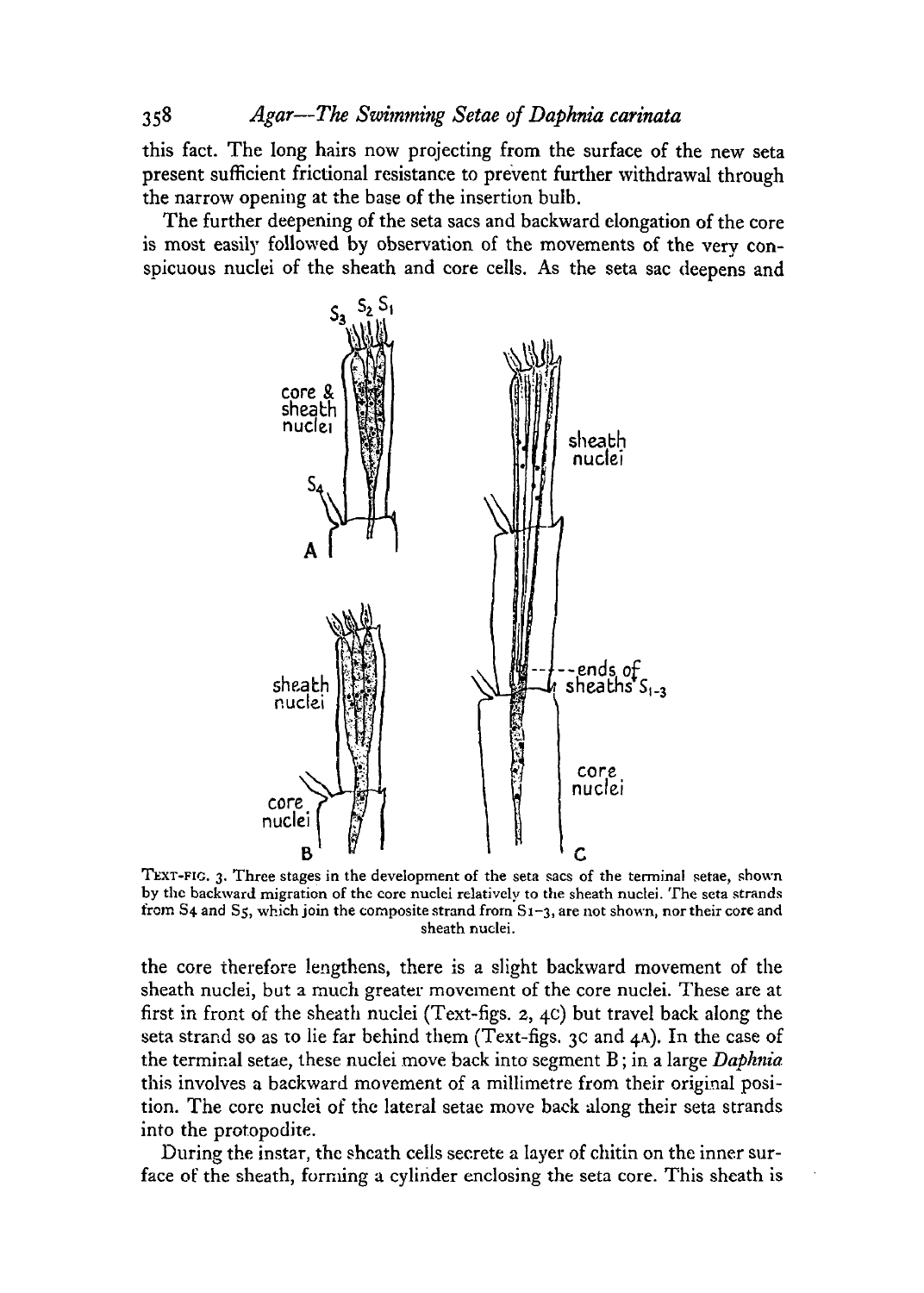the inverted proximal segment of the new seta. With the deepening of the seta sac this chitinous sheath grows back, finally extending to below the middle of segment M in the case of the terminal setae. This corresponds to the length of the proximal segment of the new seta; its lower end marks the joint between the two seta segments (Text-figs. 3c and 4A). The final condition, just before the next ecdysis, is shown in Text-fig. 4A. The seta core is now completely invested with chitin down to the base of the seta sac, where the cuticles of core and sheath are continuous. Below this, the tapering ends of the sheath and core cells are continued back as the seta strand.,

To avoid confusing the figures, the two lines of hairs on the setae are not shown. They are, however, already present in Text-fig. 4A, on the outside of the seta core and on the inside of the sheath. On both core and sheath the hairs pointed forwards. When the seta sac is everted, the hairs turn to approximately a right angle with the seta axis.

The mode of extrusion of a new seta is shown in Text-fig. 4.

Ecdysis starts with the splitting of the head cuticle on each side along a line running from the rostrum dorsalwards between the eye and the antenna to the mid-dorsal line. The head cuticle in front of this line is detached separately from the rest of the cuticle. The carapace then splits along the mid-dorsal line for about the anterior two-thirds of its length. Now the animal pulls itself out of its old cuticle, withdrawing the antenna through the old antennar cuticle, which remains intact. In the extrusion of the new setae, their tips projecting into the old ones play a vital part. As the antenna is withdrawn from its old cuticle, this tip has to be pulled out of the old seta, and therefore through the very narrow constriction at its base. The two lines of fine hairs with which the seta is provided, and which find room to spread slightly in the small terminal expansion of the seta (the insertion bulb), evidently offer sufficient frictional resistance to withdrawal to cause the new seta to be pulled out of its sac as the antenna is withdrawn from its old cuticle. This causes the eversion of the sheath to form the proximal segment of the new seta (Text-fig. 4B). During this progress there is often a corrugation of the upper end of the sheath.

That this is the mechanics of the extrusion of the seta was shown by amputating setae at their bases, so as to remove the insertion bulb, about an hour before ecdysis. When this is done, the new seta is not extruded at all, or sometimes only partly extruded, though unoperated setae on the same antenna are pulled out of their seta sacs in the usual way. This operation was also valuable as a means of getting partially extruded setae (as in Text-fig. 4B), for attempts to get setae in this state by fixing animals in the act of ecdysis were seldom successful, owing to the quickness of the withdrawal of the antenna from its old cuticle.

Setae may be artificially everted from amputated antennae in the following way. The animal is killed shortly before ecdysis is due (between liberation of the young from the brood-pouch and the ecdysis which usually follows within an hour or so). The terminal setae of the amputated antenna are held against the microscope slide, and by means of a needle inserted into the cut base of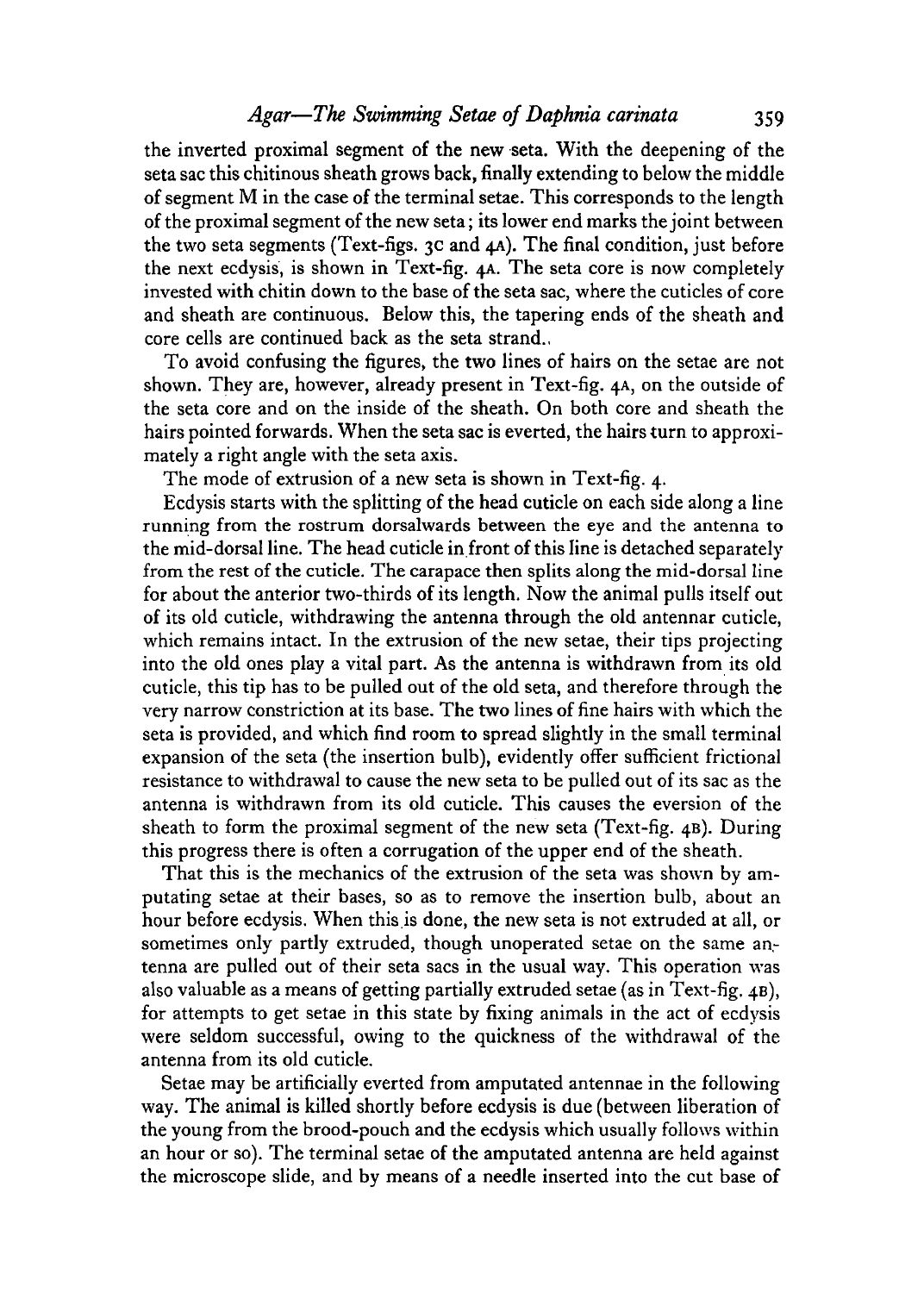

TEXT-FIG. 4. Extrusion of a seta at ecdysis, somewhat diagrammatic. The hairs on the seta<br>are not shown. A. Immediately before ecdysis. B. During ecdysis. The fixation of the tip of the<br>new seta in the base of the old one the lower portion is shown.

the antenna, it is pulled out of its old cuticle. By this means the new setae are everted from their seta sacs—often completely, sometimes only partially. This operation can be successfully performed on antennae amputated from animals that have been in a 5 per cent, solution of ether for 2 hours after the heart has stopped beating, and in which therefore the tissues must certainly be dead.

At the extrusion of the seta, the protoplasm of the core cells, being continuous with the axial fibre of the distal seta segment, is drawn into the sheath (proximal segment of the seta) as it is everted.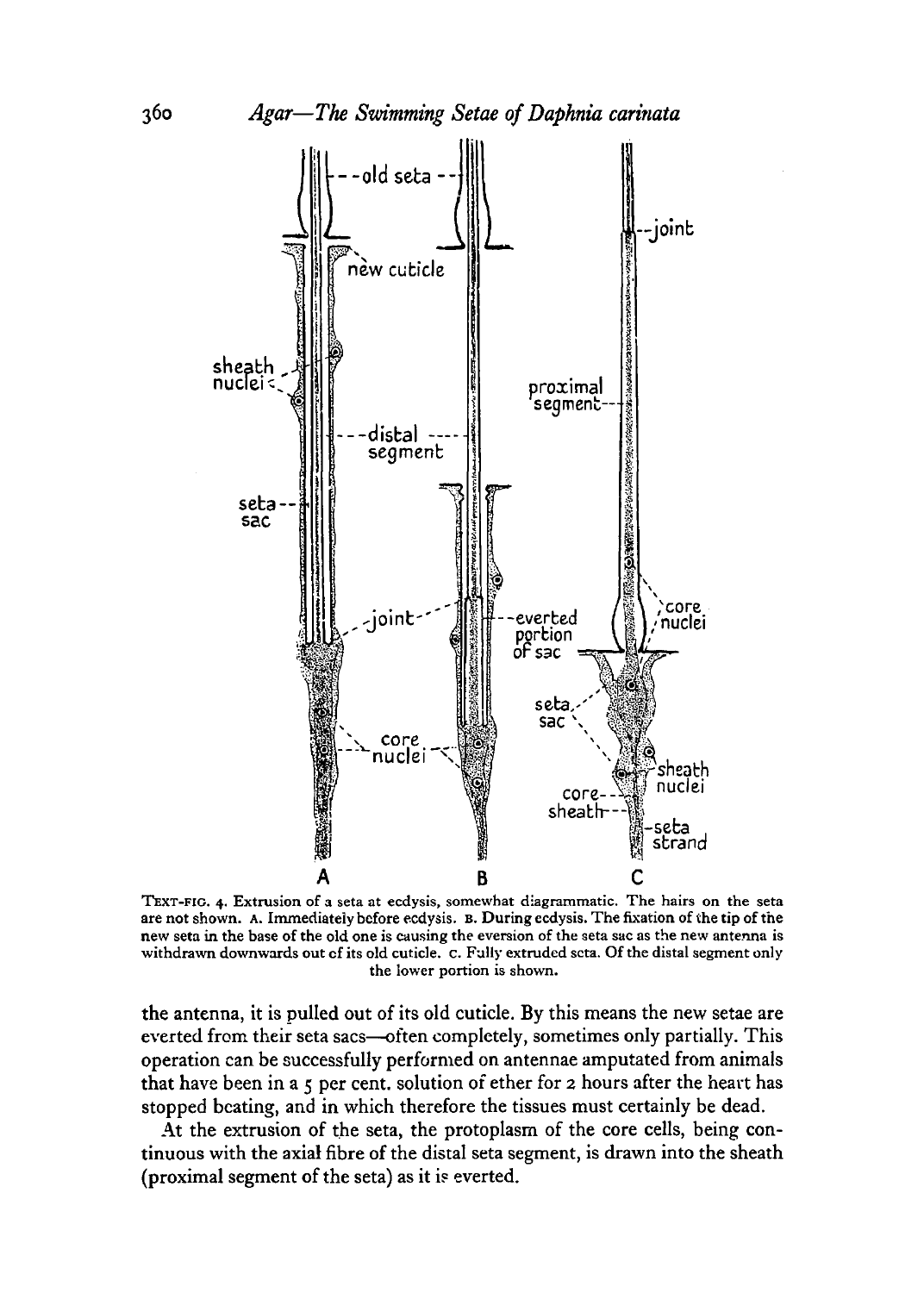The pulling forward of its anterior end results in a thinning out of the lower part of the seta strand, since its base is fixed in the protopodite. The two core nuclei are also, of course, pulled forward. Their final position depends on hew far below the lower end of the seta sac they were situated before ecdysis (Textfig.  $4\lambda$ ). In the fully everted seta they may both be situated in the now shallow seta sac at the tip of the antenna; or if, before the eversion started, they were higher up, one or both may be drawn into the sheath and so come to lie in the proximal segment of the seta itself (Text-figs.  $2, 4c$ ). When this occurs they are soon withdrawn below the tip of the antenna as already described.

#### EARLIER ACCOUNTS OF THE SETAE

The formation of setae in pockets from which they are extruded in ecdysis has been described for many groups of Crustacea. In Branchiopods, Claus (1876) gives beautiful figures of the setae on the thoracic appendages of *Daphnia similis.* These setae and the pair of backwardly projecting abdominal setae are, as I have verified in *D. carinata* also, of similar structure to those on the antenna. Claus does not, however, describe their formation or renewal at ecdysis.

The most recent account of the setae of a Branchiopod which I have found is that given by Nowikoff for *Limnadia*, a form not, however, very closely related to *Daphnia.* Nevertheless, the structure and formation of the setae are evidently very similar in the two genera. His description of the formation of a new seta, and its extrusion at ecdysis, is in essentials similar to the account I have given for *Daphnia.* He does not, however, describe the mechanics of the extrusion. Moreover, his figure 50 is similar in essentials to my Text-fig. 4A, but he interprets what I have called the seta strand as a nerve, continued into the seta itself. In the position of my two core nuclei are four cells which he interprets as sensory cells. The sheath cells are, to judge from his figures, ordinary hypodermal cells. In fact, the sheath is an invagination of the ordinary hypodermis.

The seta strands and their connexion with the setae have been interpreted by some workers as muscles, or at least as tendons (e.g. Binder, for *D. magna).* In my statistical studies of the regeneration of the antenna (1930, 1931), which were not directly concerned with the histology of the process, I made the same mistake.

Early in an instar, when the seta sacs are depleted and crowded close up under the bases of the setae, the long fine seta strand into which they are continued certainly suggests a nerve or tendon. But later, when the seta sacs have extended down it, it has no such resemblance.

The histology of the seta strand close below the seta sac is shown, somewhat diagrammatically, in Text-figs. 2 and 4. It consists of a central darker staining core, continuous with the core cells, surrounded by a paler sheath continuous with the sheath cells. Lower down, the central core is not always recognizable, and sometimes appears broken up into fibrils. Near its lower end, within the protopodite, the seta strand stains much less strongly and is distinctly fibrillar.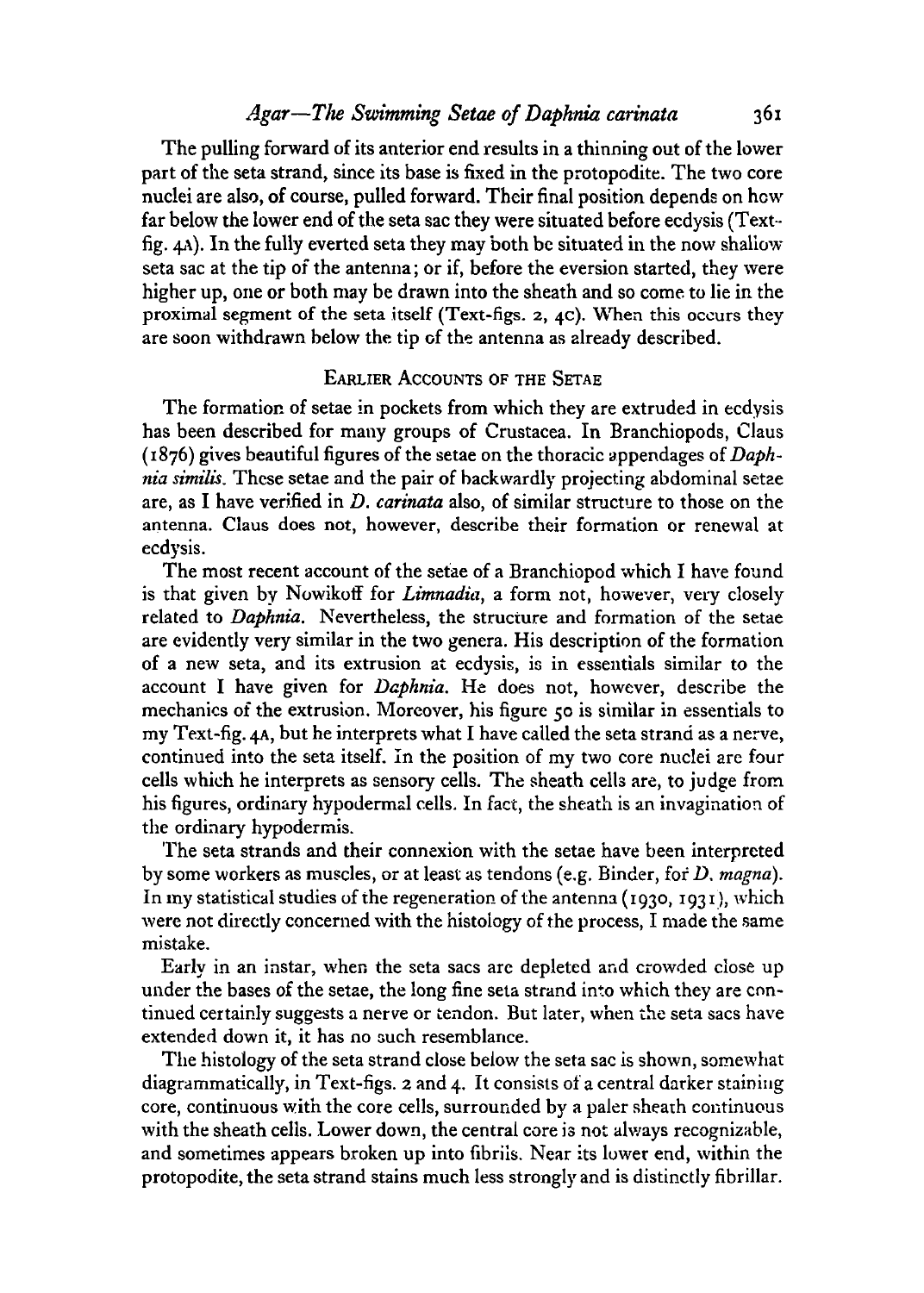The seta strand is clearly a backward prolongation of the core and sheath cells, and indeed the formation of the strand by backward growth of these cells, derived from the hypodermis, can be followed in embryonic development and regeneration. Its function is to act as a support down which the seta sacs can extend. Fixed as it is at its lower end, when the seta sacs are everted and drawn up to the bases of the setae at ecdysis, it remains as a thin strand, which thickens as the seta sacs spread down it again to form the setae for the next instar.

The mode of formation of bristles in insects (Wigglesworth, 1933, and others) indicates the way in which the complex setae of *Daphnia* and other Crustacea may have evolved. The insect bristle is formed from two cells, a lower hair-forming cell and an upper socket-forming cell. The latter forms a chitinous ring through which a process grows out from the hair-forming cell to form the projecting part of the bristle.

It is easy to see how a sinking down of the hair-forming cell could drag down the socket cell to form a sheath which is everted at ecdysis. In that case, the distal segment of the *Daphnia* seta corresponds to the projecting part of the insect's bristle, and the proximal segment to the elongated and everted socket.

## EMBRYONIC DEVELOPMENT OF THE SETAE

The egg is in a very fluid state when laid. It has the appearance of being poured through the narrow opening of the oviduct into the brood-pouch. Within a few minutes it changes from an irregular sausage shape into a sphere, and at the same time the egg membrane, excessively thin and flexible before this, thickens to form an elastic transparent membrane. About 2 days later (at 'room temperatures') this membrane splits and eclosion of the embryo takes place. The embryo, however, is still enclosed in a very fine transparent membrane, which is not a cuticle in the ordinary sense, for it does not follow the contours of the developing appendages. It must form as a complete internal lining to the egg membrane at a very early stage of development. We shall refer to this membrane as the embryonic membrane.

At the time of eclosion, the rudiments of the antennae have their apices directed backward, slightly pushing out the embryonic membrane from the body. They elongate backwards, between the body and the membrane, till their tips have reached nearly to the hind end of the body. The antennae then rupture the membrane and thus become free. This is brought about by movements of the antennae themselves, which are pulled forward between the body and the membrane, at the same time bending outwards at the joint between the protopodite and the rami. After about half an hour of spasmodic movements of this kind, the membrane is ruptured and the antennae pulled out of it.

After a lapse of a few minutes to an hour or so after their release from the brood-pouch, the embryos undergo an ecdysis which brings the antennar setae into their definitive adult condition.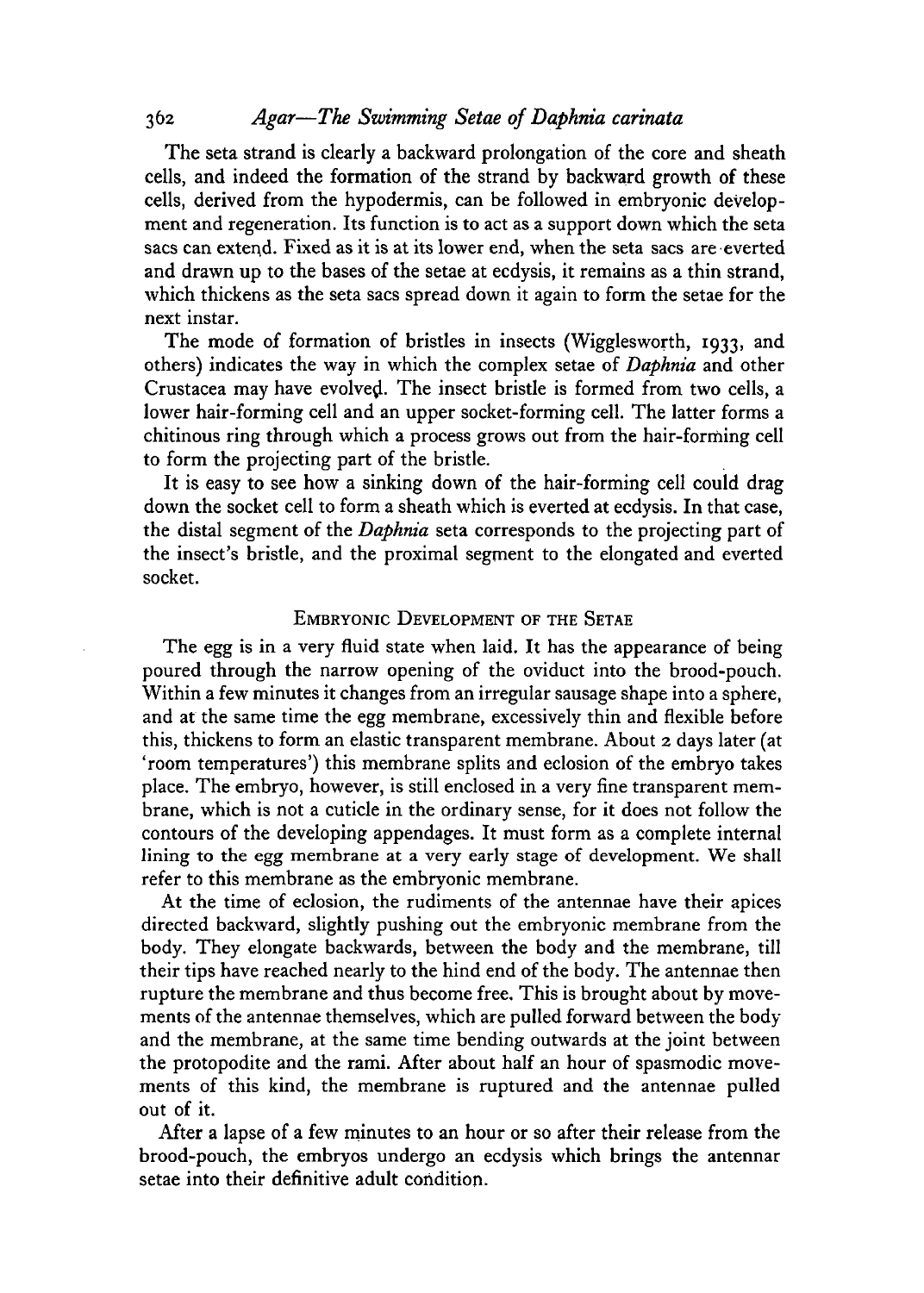About  $1\frac{1}{2}$  hours after eclosion each seta is represented by an elongating hypodermal cell, its distal end level with the outer boundary of the hypodermis, but internally projecting far below it. These cells are conspicuous, not only for their length, but also for their more densely staining cytoplasm. Owing to the compactness of the tissues at this stage it is difficult to discriminate between the nuclei of these seta cells and those of the hypodermal cells between which they lie.

Text-fig. 5 is of a longitudinal section of the terminal segment of an antenna 4 hours after eclosion, the rudiment of Si being only just grazed by the razor.

Each of the rudiments of S2 and S3 consists of two very large cells, one behind the other, possibly already fused in S2. These are evidently the future cores cells. Their nuclei are already larger than those of the cells of the general hypodermis, and their tips project beyond its surface. This is a projection of the cell itself, not of cuticle. Indeed at this stage no cuticle can be detected. It is not yet possible to identify sheath cells.

By the time the antennae free themselves from the embryonic membrane (about 36-48 hours after eclosion) the rudiments of the three terminal setae form  $T_{\text{EXT-FIG.}}$   $\frac{1}{5}$ . Longitogether a multicellular mass, which, as evidenced by tudinal section of the the number of nuclei, consists of the full complement of **,,. , 11 /-• 11 v j • 1 embryo 4 hours after** be made out satisfactorily. Posteriorly, this cell mass has

already grown back to the protopodite. Anteriorly, the short blunt projections of the core cells in Text-fig. 5 have elongated into fine threads covered with cuticle. These primary setae, as they may be called, correspond to the distal segment of the definitive seta. Thus they lack the joint of the adult seta, but are flexible enough to bend into U- or S-shapes.

The primary setae continue to elongate till by the time the young are re-Leased from the brood-pouch (about  $\zeta$  days after the eggs are laid) they have about half the length of the ramus. Each consists of a staining central strand continuous with the protoplasm of the cell and surrounded by soft cuticle. By now the seta sacs have developed, and the whole structure is similar to that in the adult, except that the projecting part of the seta corresponds to the distal segment only of the adult seta. At the ecdysis which follows release from the brood-pouch, eversion of the sheath takes place as described for the adult, and the animal is now provided with jointed setae of the adult type.

The advantage of this type of swimming seta, consisting of two rigid segments bending at the joint between them in one direction only, over the unjointed but flexible setae of the late brood-pouch young, is evident from the sudden change in the nature of the movements of the animal after this ecdysis. Before this, in spite of the violent action of the antennae the movements of the newly released young are very feeble and result in little true locomotion, in striknewly released young are very feeble and result in little true locomotion, in striking contrast to the strong, directed movements immediately after the ecdysis.



s,

let up of an antenna of an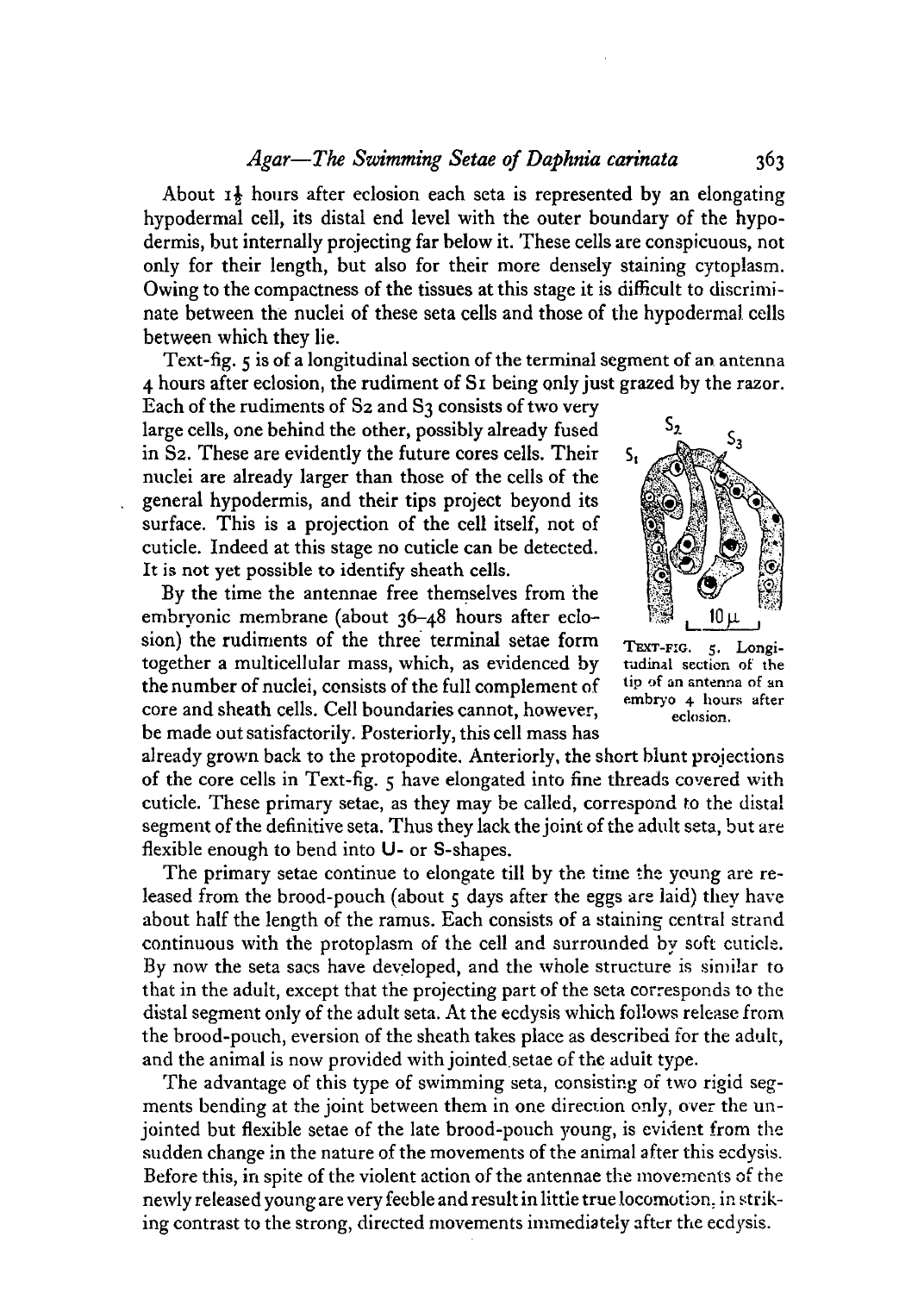#### REGENERATION OF THE SETAE

I have dealt with the regeneration of the antenna in *Daphnia* and *Simocephalus* in two former papers. That of 1930 was a statistical study of the number and length of setae regenerated, and the factors influencing this. The second paper (1931) demonstrated that amputation and subsequent regeneration for a hundred generations had no detectable influence on either the regeneration or normal growth of the antenna. Neither of these papers dealt with the histology of the regeneration process.

As stated in the earlier papers, and confirmed by the present work, the segments of the antenna removed by the operation are never regenerated; new setae, however, are formed freely from the tip of the antennar stump after amputation through any one of the segments T, M, and B.

One conclusion of my former papers needs to be modified by the results of the new work. In the earlier experiments the dorsal ramus of the right antenna was amputated within a few hours of release from the brood-pouch, through segment B in *Daphnia* and M in *Simocephalus* (designated in the earlier papers as II and III respectively). Thus four setae, three terminal and one lateral, were removed in each case. The number and length of setae regenerated were recorded in the first adult instar. In more than a thousand antennae, the number of setae ranged from 0 to 9, and an analysis of the distribution of the numbers showed that it could be interpreted as a normal probability distribution in which the number 4 occurs in excess, with a compensating deficiency of numbers greater than 4. This, together with the fact that 4 was also the number of setae removed, was made the basis of some theoretical discussion.

In the present work, most of the amputations have been performed not on young but on mature and therefore much larger animals, and the number of setae regenerated is substantially greater than in the earlier experiments, numbers above 4 being commoner than those below. (The maximum number, though in a very much smaller total than in the earlier experiments, is also 9.) It appears therefore that the number of setae regenerated is largely influenced by the area of the hypodermis which closes the wound and forms the new tip of the antenna from which the new setae are formed. Therefore the fact that operation in new-born animals tends to be followed by the reproduction of the missing number of setae has not all the significance that I attributed to it.

For operation, the animal is anaesthetized in a 5 per cent, solution of ether in water, and placed on a microscope slide to which a strip of celloidin has been cemented. The antenna is amputated by a splinter broken off from the edge of a safety-razor blade and mounted on a holder. The amputations were made near the distal ends of segments M or B on either the dorsal or ventral ramus, usually on the corresponding rami of both antennae. The loss of one ramus from both antennae causes no serious disturbance in the life of the animal, as judged by egg-production.

Except when there were reasons for the contrary, the operations were performed within an hour or two after ecdysis, in order to avoid the disturbing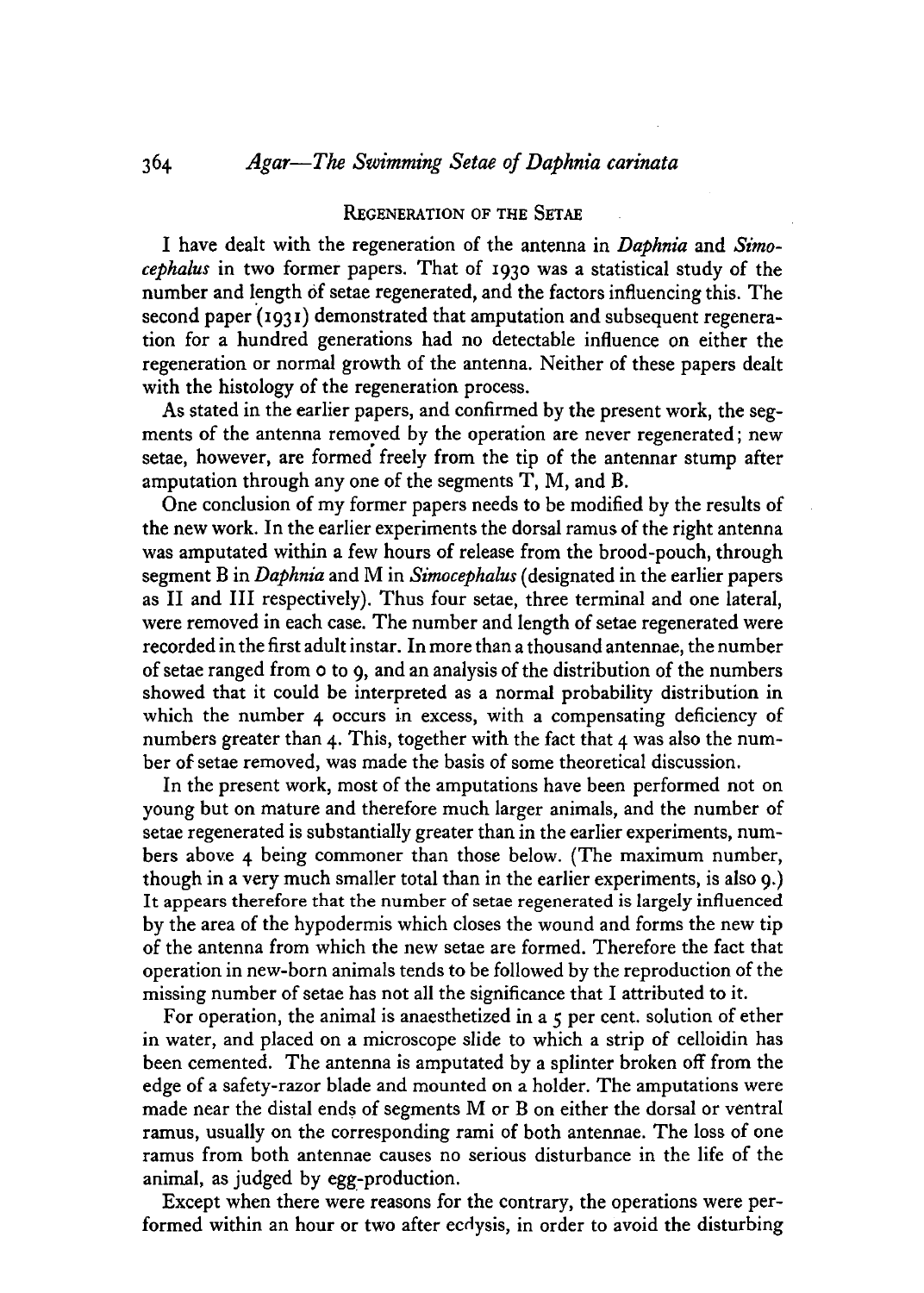factor of the presence, later in the instar, of the setae to be extruded at the next ecdysis. With operation early in an instar the sheath and core nuclei are removed, or if left in the antenna they disappear. The remains of the seta strand can often be identified for a while contracted to the base of the operated segment. In any case, neither the old seta cells if present, nor the seta strand, take any part in the production of new setae. These are formed entirely from the hypodermis which closes the wound.

The muscles cut through by the operation contract to the base of the operated segment and degenerate; about  $4$  or  $5$  days after operation they can still be identified as a nearly homogeneous mass. After two ecdyses after operation no remains of them can be identified in whole months. No formation of new muscles to replace the old ones was ever found. This, however, is not surprising, as the regenerating segment is now the terminal one, and this has no muscles even in the intact antenna.

The nerve disappears from the operated segment, and only once out of a large number of cases was a nerve found after formation of new setae is complete.

The whole process of regeneration concerns therefore only the formation of new setae.

Amputation is followed by an out-gush of blood, which clots to form a plug closing the cylinder of cuticle which is the outer wall of the antenna. After about 24 hours (at winter room temperatures, at which an adult instar lasts about  $\zeta$  days) this plug has been transformed into a densely pigmented fibrous structure, containing cellular elements consisting doubtless of leucocytes and cells from the hypodermis, which becomes disorganized for a short distance below the wound.

The hypodermis lining the cuticle has now grown across the wound below the plug, forming a thin membrane consisting of a single layer of flattened cells like the rest of the hypodermis.

About 40 hours after the operation the condition is as shown in Text-fig. 6. The reconstituted part of the hypodermis now forming the tip of the regenerating antenna, though still only one-layered, is becoming thicker than the rest of the hypodermis owing to the enlargement of its cells. In the figure, one cell in particular is seen to be extending below the inner boundary of the rest of the hypodermis. Examination of later stages shows that this is a future seta core cell. Its nucleus is already larger than those of typical hypodermal cells.

The number of leucocytes present in the injured segment is much greater than in the normal antenna. They are distributed throughout the segment, but are specially numerous close under the terminal hypodermal membrane from which the new setae are to be formed.

About 50 hours after operation there has been a general enlargement of the cells of the hypodermal membrane closing the wound. Some of them are sending out long processes into the lumen of the antenna; these are the future core cells. They become arranged in pairs, one still in the hypodermis, the other sunk below it. They soon, however, come to constitute a binucleate body in which a separating cell boundary cannot be distinguished.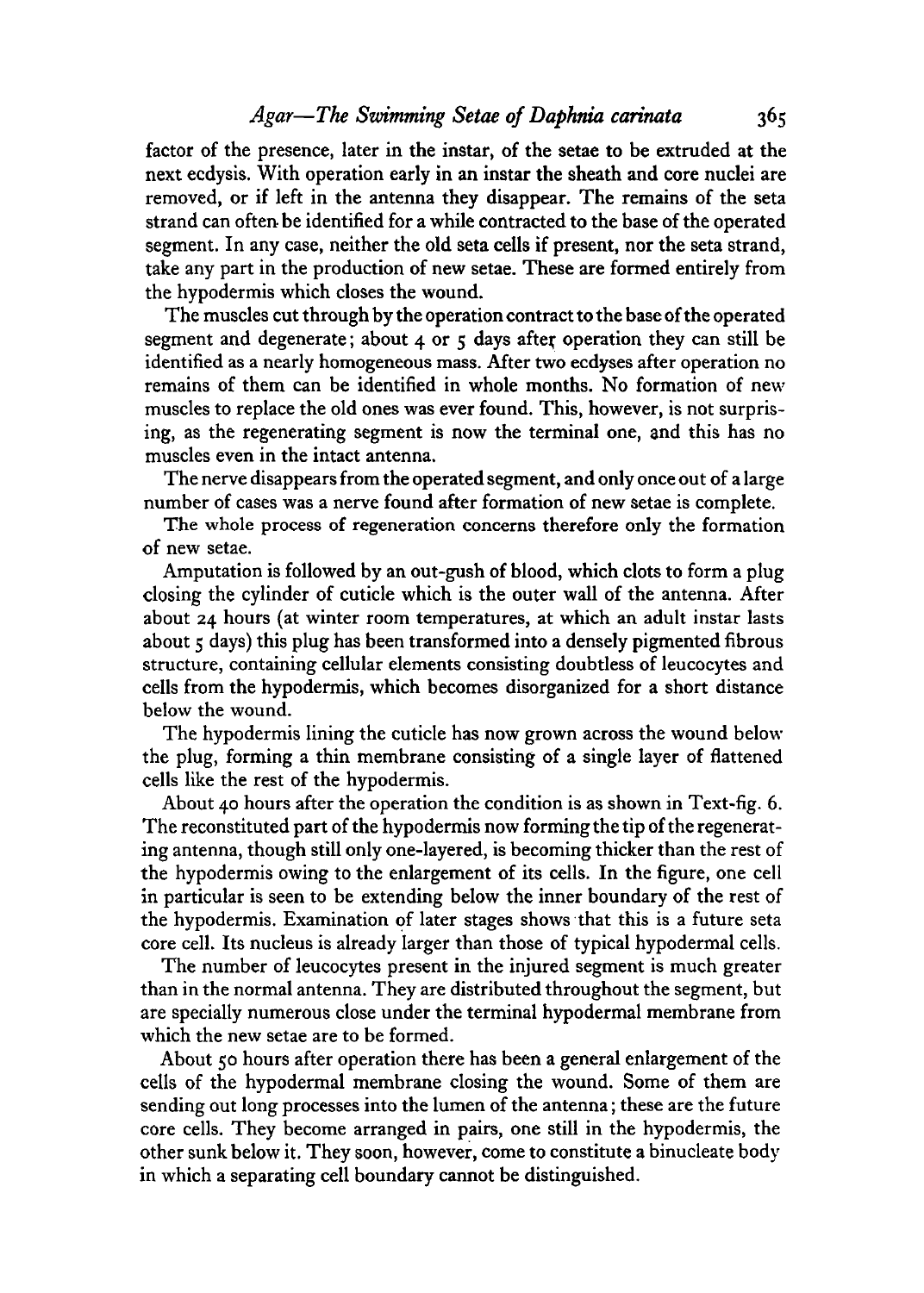Text-fig. 7 shows the condition after the lapse of one full instar, and therefore also of one ecdysis, after operation. (The smaller size of Text-fig. 7 compared with Text-fig. 6 is due to the fact that the former is a section through segment M, and the latter through segment B.) The cells of the hypodermis closing the wound have now enlarged enormously. On the left of the section a seta is seen growing out of a binucleate cell mass formed by two core cells. On each side of it is an elongating hypodermal cell, no doubt the future



TEXT-FIG. 6. Section of the tip of an antenna 40 hours after amputation through segment B.

sheath cells. On the right can be seen a multicellular mass, cut obliquely; in neighbouring sections at least two setae can be seen to originate from this mass.

Like the primary embryonic setae, the regenerating seta at this stage is formed from the core cells only, and therefore corresponds to the distal segment of the adult seta.

The ecdysis at the end of the instar in which the operation was performed carries away the plug at the end of the amputated segment, and the primary setae, which had grown out between the hypodermis and the plug, now project to the exterior.

During the instar initiated by this first ecdysis after operation (the instar the beginning of which is represented by Text-fig. 7) the full morphology of the seta apparatus is established. During this instar there is a rapid backgrowth of core and sheath cells to form the seta sac and strand, their advancing tips frayed out into pseudopodia-like processes reminiscent of a regenerating vertebrate nerve-fibre. When the operation was through segment M, by the following instar these processes had penetrated into segment B, where some of them came in contact with the muscle strands of that segment.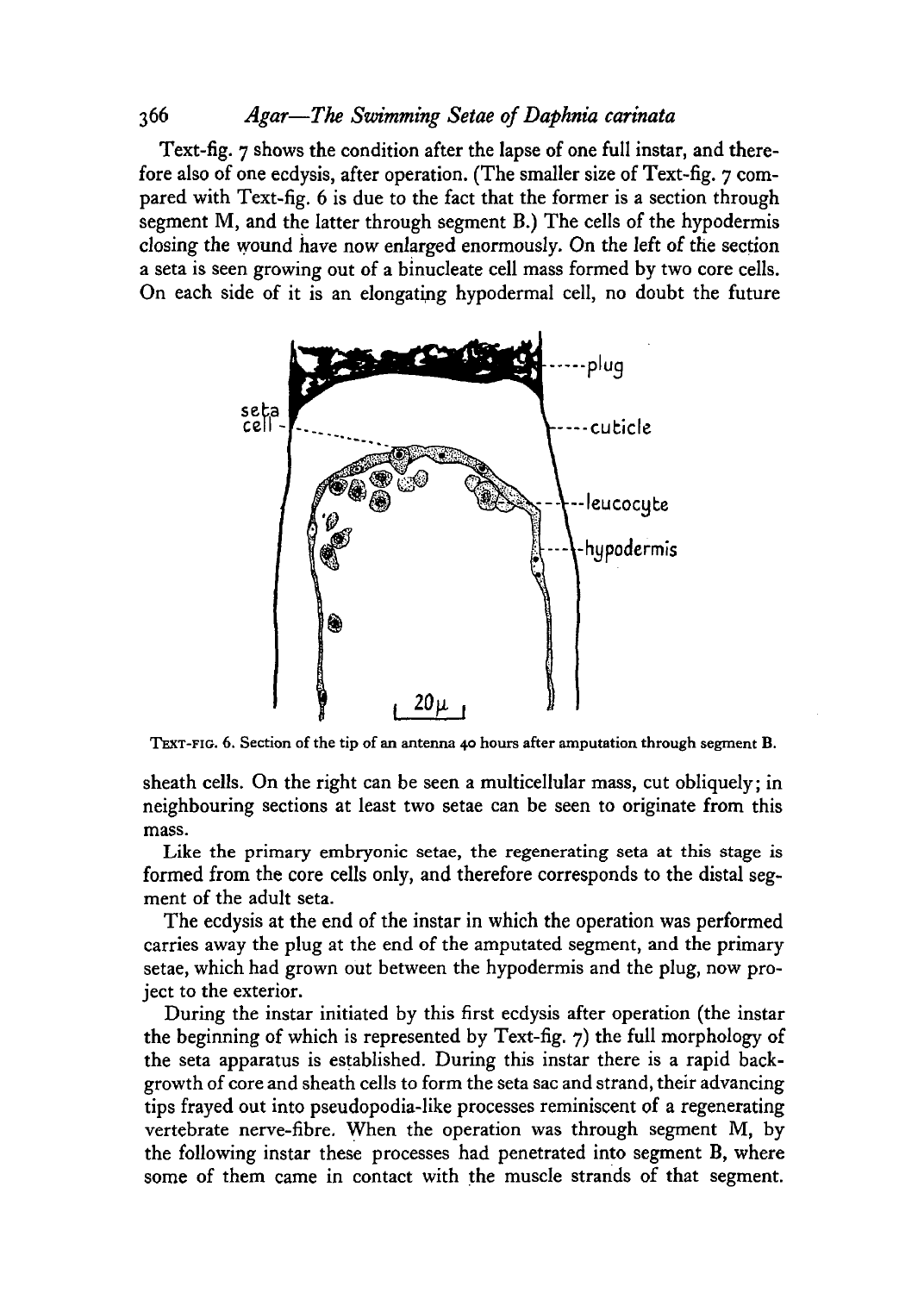Whether this is a sufficient fixation basis for them, or whether they continue to grow back to their normal fixation point half-way down the protopodite, has not been ascertained.

At the second ecdysis after operation the sheaths are everted in the usual way, and the typical jointed setae, supplied with the two lines of hairs, appear. The setae are, however, still much shorter than the normal setae corresponding with the shorter seta sacs. They increase in length at subsequent ecdyses, but never reach the normal length in animals operated as adults.

The process of forming new setae after amputation is therefore similar

to that in embryonic development; owing to the much larger area of the hypodermis involved, the number of setae regenerated is, however, often much larger than in embryonic development. I have not found any mitoses in the regeneration blastema, if one may so describe the area of hypodermis from which the new setae are formed, nor in the neighbouring parts of the hypodermis. The large mass of new protoplasm involved in the formation of half a dozen setae is provided entirely by the enlargement of individual cells.

As we have seen, the potentiality of setaformation extends along the whole length of

the dorsal and ventral rami, for new setae are formed whatever the level of amputation, even, when this is through segment B of the dorsal ramus, which is far below the level of normal seta formation. The potentiality is not even confined to those cells which, as a consequence of the operation, have become constituents of the hypodermis forming the tip of the stump of the amputated antenna. Seta-formation can be induced by pricking an intact antenna anywhere along its length, distal to the protopodite. This is followed by an enlargement of the hypodermal cells round the point of injury, which produce setae in the same way as described for the formation of new terminal setae. Seta-formation does not, however, result from a lateral wound so regularly as it does from the tip of an amputated antenna. Out of 37 operations in which a fine needle was passed through the wall of the antenna at various points along its length, 15 produced 1-7 setae each at the point of the wound. In the remaining 22, after throwing off the scar tissue at the next ecdysis, no setae appeared.

The protopodite, however, is either incapable of producing setae, or its capacity to do so is very low compared with that of the rami. Amputation through the protopodite proved too severe an operation, but sixteen protopodites were pricked, and scars formed over the wounds exactly similar in appearance to the scars formed by pricking the rami; not one seta, however, was produced.



TEXT-FIG. 7. Section of the tip of an antenna one full instar after amputation through segment M. The hypodermis has shrunk away from the cuticle in fixing.